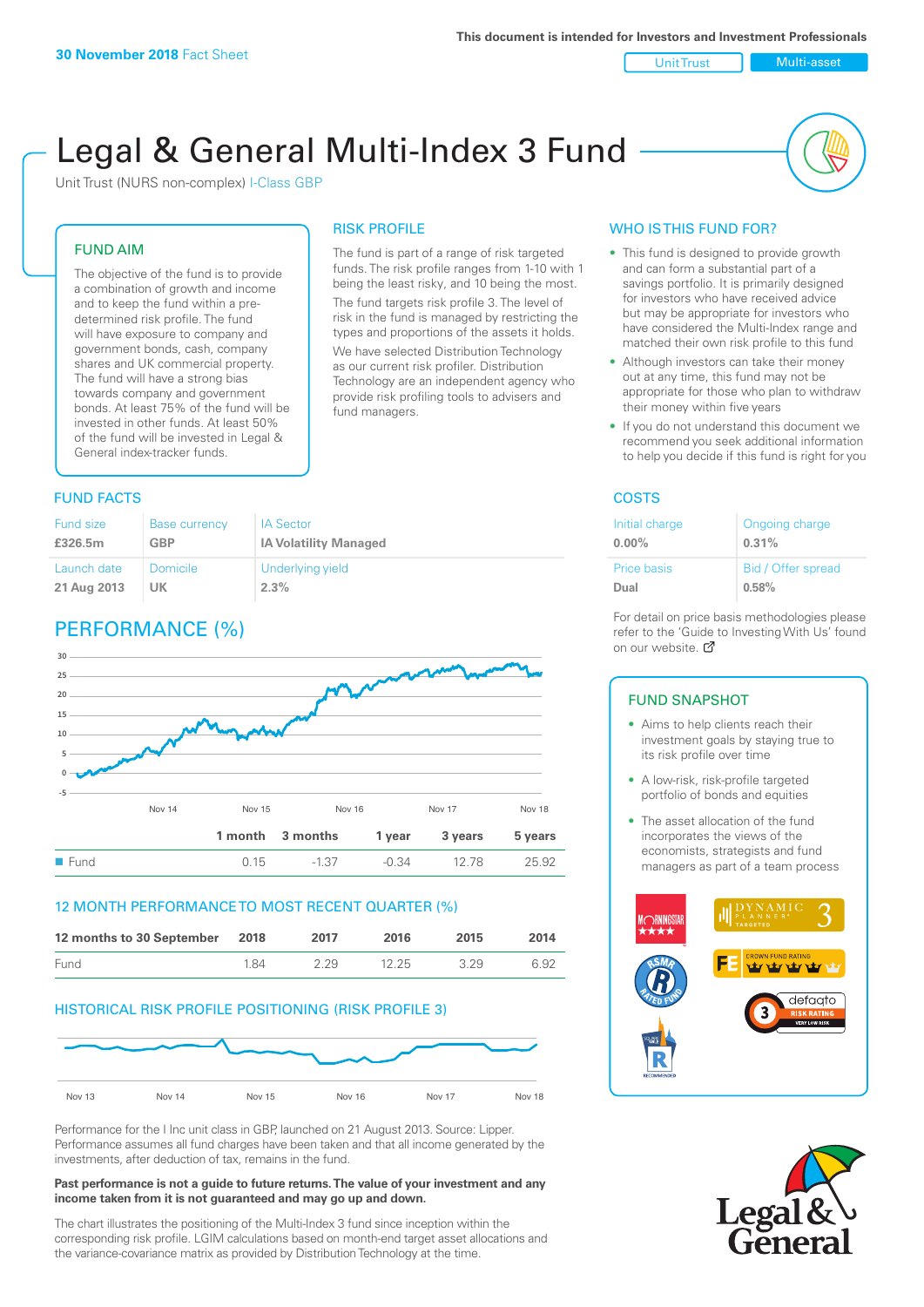## Legal & General Multi-Index 3 Fund

Unit Trust (NURS non-complex) I-Class GBP

## PORTFOLIO BREAKDOWN

All data source LGIM unless otherwise stated. Totals may not sum due to rounding.





#### FUND MANAGERS

The fund managers have responsibility for managing the multi-index fund range. They are part of the Multi-Asset Funds (MAF) team in LGIM. This team focuses on designing and managing multi-asset funds that are tailored to match the specific objectives of various client types. The team sits within a wider Asset Allocation team which combines both depth of experience with a broad range of expertise from different fields, including fund management, investment consulting and risk management roles.

## TOP 10 HOLDINGS (%)

| L&G Global Inflation Linked Bond Index Fund                      |      |  |
|------------------------------------------------------------------|------|--|
| <b>LGIM Sterling Liquidity Fund Class 1</b>                      | 10.0 |  |
| L&G All Stocks Gilt Index Trust                                  | 9.5  |  |
| L&G Sterling Corporate Bond Index Fund                           | 8.6  |  |
| L&G Short Dated Sterling Corporate Bond Index Fund               | 7.3  |  |
| <b>LGIM Global Corporate Bond Fund</b>                           | 6.8  |  |
| L&G Emerging Markets Government Bond (US\$) Index Fund           |      |  |
| <b>L&amp;G UK Property Fund</b>                                  | 4.5  |  |
| L&G US Index Trust                                               | 4.4  |  |
| L&G Emerging Markets Government Bond (Local Currency) Index Fund | 4.0  |  |